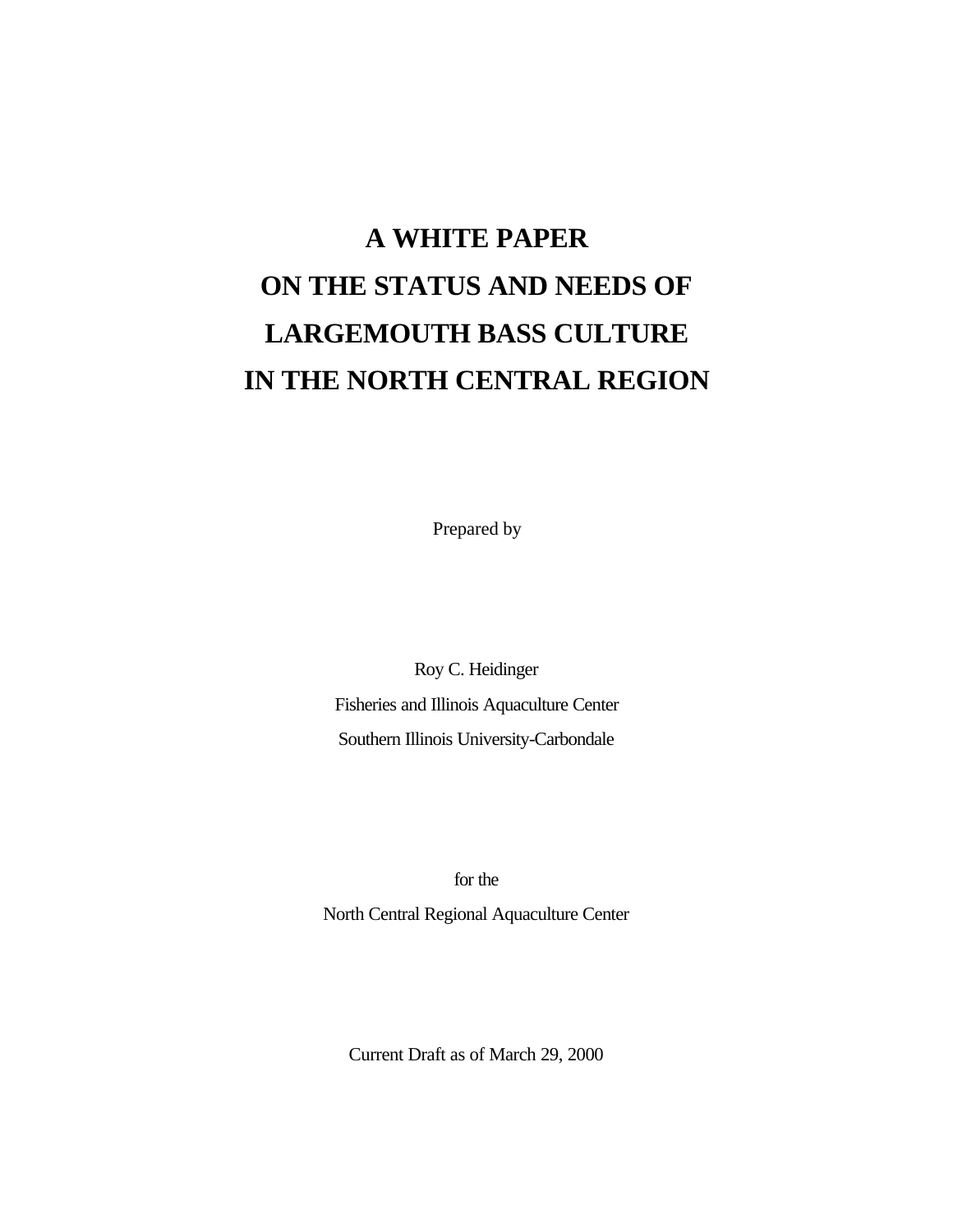| <b>TABLE OF CONTENTS</b> |  |  |  |  |
|--------------------------|--|--|--|--|
|--------------------------|--|--|--|--|

| <b>Nutrition</b> |  |
|------------------|--|
|                  |  |
|                  |  |
|                  |  |
|                  |  |
|                  |  |
|                  |  |
|                  |  |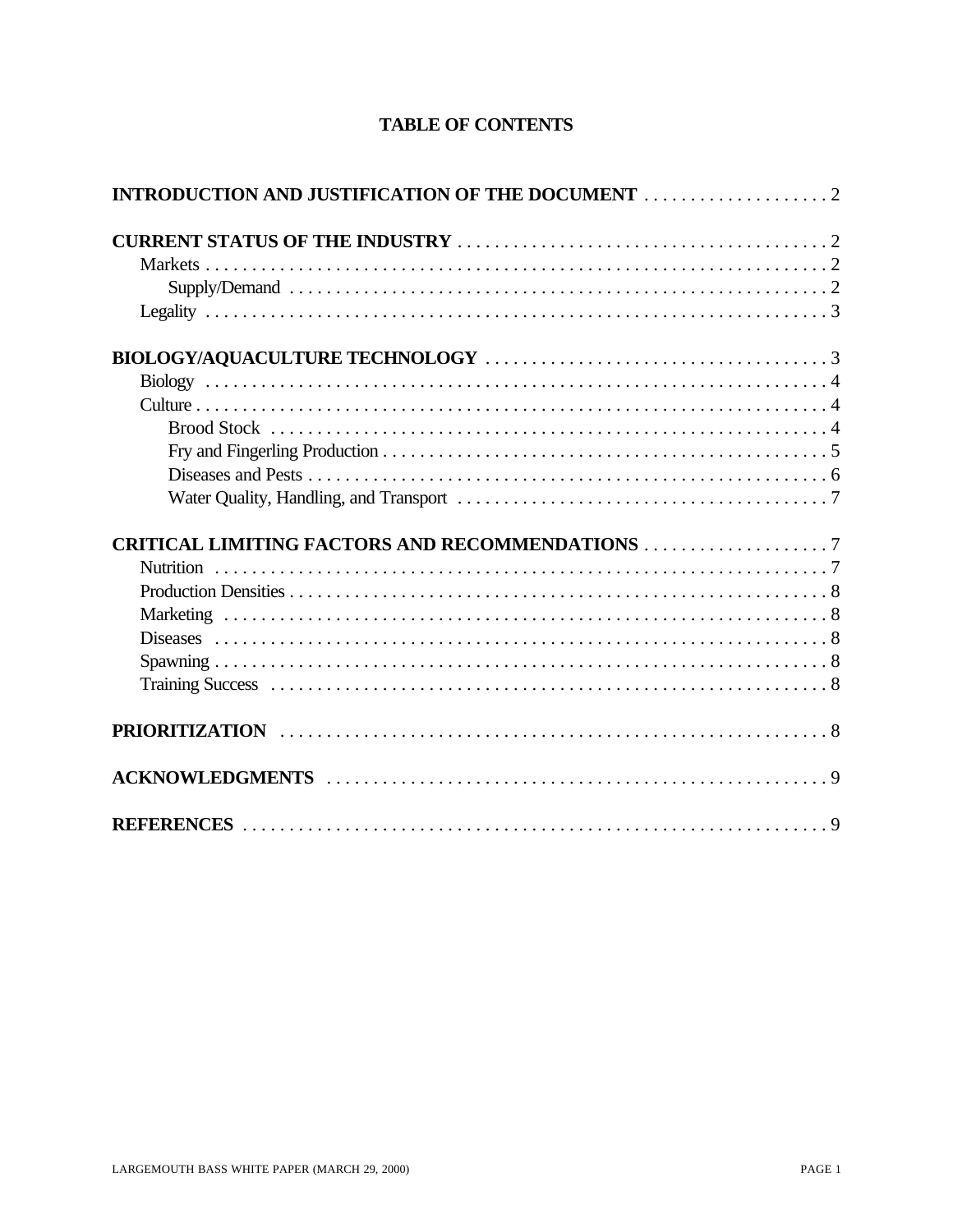### **INTRODUCTION AND JUSTIFICATION OF THE DOCUMENT**

Largemouth bass (*Micropterus salmoides*) are the most sought-after freshwater sport fish in the United States. Largemouth bass are a member of the family Centrarchidae. Currently the genus *Micropterus* contains seven species. As part of the development of the new strategic plan, the North Central Regional Aquaculture Center (NCRAC) is trying to address the concern that the long-term focus of research goals and priorities may be lost because the NCRAC Board of Directors (Board) and the Industry Advisory Council memberships change over time. The Board in the June 1999 meeting directed that an updateable white paper be written on largemouth bass. The white paper is not an exhaustive literature review, but a working document that defines the current status of largemouth bass culture including the critical factors limiting the economic production in order to make recommendations for future research. Industry participation and peer reviews are critical components for the evolution of this document.

## **CURRENT STATUS OF THE INDUSTRY**

### *MARKETS*

Most largemouth bass are marketed live for sport fishing and for food fish. Young-of-the-year fingerlings and yearlings are sold for stocking into lakes for non-commercial sport fishing. Larger bass are also used in a small but growing catch and release pay fishing industry. These fish are placed in ponds at high densities and maintained on prepared food. Only very large trophy fish are allowed to be kept and then at a premium price. Adult largemouth bass are also sold live for food. Most of these fish are transported to large cities such as New York, Chicago, Philadelphia, Toronto, San Francisco, etc., to supply the demand of the Asian community. At this time relatively few largemouth bass are sold in the food-fish industry in the form of a frozen or iced product.

### Supply/Demand

Detailed statistics are not available on the number weight and dollar value of the largemouth bass produced in the United States. In 1997, a survey was conducted of state and federal hatcheries (R. Heidinger, unpublished data). Data obtained from each agency from either 1995 or 1996 indicated that approximately 21 million largemouth bass were stocked. Eighty-nine percent were stocked as fingerlings. It is not known how many largemouth bass are produced by the private sector; however, a survey of the Aquaculture Magazine Buyer's Guide '99 and Industry Directory (Aquaculture Magazine 1999) lists 103 hatcheries that produce largemouth bass. Twenty of these sources sell "market-size" fish. Many of these facilities are located in the North Central Region (NCR). It is likely that more largemouth bass are produced by the private sector than the public sector. One private aquaculturist takes four million eggs per year.

It is illegal to commercially harvest largemouth bass from any public lake or stream in the United States; however, in some bodies of water in Mexico it is legal to commercially harvest largemouth bass. From 1994-1997 Mexico has harvested an average of 2.4 million lb/yr of largemouth bass (FAO 1999). Many, if not most, of these fish are probably sold in the United States.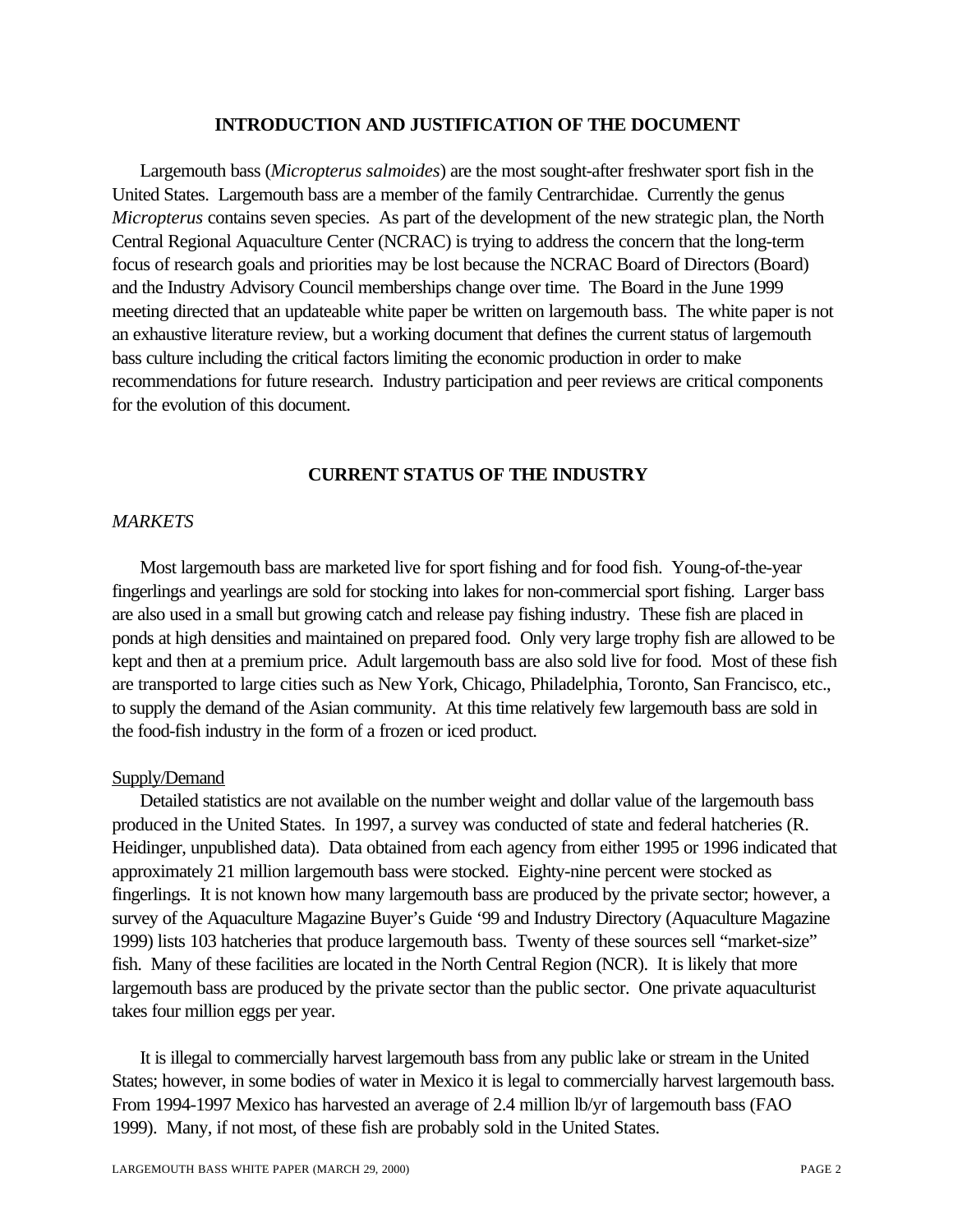All 103 suppliers of largemouth bass listed in the Aquaculture Magazine Buyer's Guide '99 and Industry Directory (Aquaculture Magazine 1999) were sent a letter that explained the purpose of this white paper and requested information on what they felt were needed research areas. The majority did not respond. Additional phone contacts were made with known producers. In all, feedback was obtained from 20 private producers and managers of two state hatcheries. These aquaculturists were located in Florida, Illinois, Iowa, Maine, Missouri, New York, North Carolina, Ohio, Oklahoma, Pennsylvania, Texas, and France. The wholesale values of fingerling largemouth bass depend upon size, geographic location, and the number sold to the customer. Mean value from this survey for fingerlings sold in small lots, excluding the much higher values given for Maine, New York, and Pennsylvania are 1–2 in \$0.35, 2–4 in \$0.68, 4–6 in \$0.94, 6–8 in \$2.07, and 8–10 in \$3.74. The sales price for large lots may be discounted 50%. Largemouth bass sold live to the Asian market sell for \$3.00–\$5.00/lb. Largemouth bass are being sold to the pay-fishing market for \$6.00/lb.

A number of fish culturists indicated that they couldn't produce sufficient quantities of 8 in and larger largemouth bass to meet the demand. The demand for smaller fingerlings would increase if the natural resource agencies stopped producing largemouth bass. Many private state aquaculture associations have tried with little success to get their natural resource agency to phase out largemouth bass production. Tidwell et al. (In press) stated that the demand for largemouth bass greater than 1.0 lb has been identified to exceed 700,000 lb/yr with a value of over \$3.00/lb live weight. Tidwell et al. (In press) made the following cost estimates; production estimates for an economic engineering approach were taken from research results at Kentucky State University. Cost estimates were based on numbers generated for a catfish production system composed of 4, 5-acre ponds under Kentucky conditions. Based on a stocker price of \$0.50 per feed trained fingerling, a yield of 4,350 lb/acre, and a selling price of \$3.00/lb (live sales) approximately \$12,750/acre gross revenues are generated which allows a return of \$6,623/acre above variable costs and \$5,950 after operator labor. A break-even estimate under these assumptions would be \$1.60/lb.

Until these higher yields have been routinely demonstrated for large ponds, it is recommended that cost estimates be based on 1,500–2,000 lb of production/acre.

### *LEGALITY*

Some states require an aquaculture license to rear and sell fish, but others do not. In a few states, it is not legal to rear or sell largemouth bass for stocking. Also, there are a few states in which it is not legal to sell largemouth bass as food fish. Since regulations are continuously changing, one should check with the appropriate state regulatory agency before culturing or selling largemouth bass. There has been some resistance by "bass clubs" to the culture of largemouth bass for food.

### **BIOLOGY/AQUACULTURE TECHNOLOGY**

The following discussion of largemouth bass culture techniques does not contain enough information for an inexperienced aquaculturist to economically produce this fish. Other suggested readings are Heidinger (1976), Heidinger (2000), Tidwell et al. (In press), and Williamson et al. (1993). In addition to a discussion of culture techniques for largemouth bass, these papers contain citations of literature that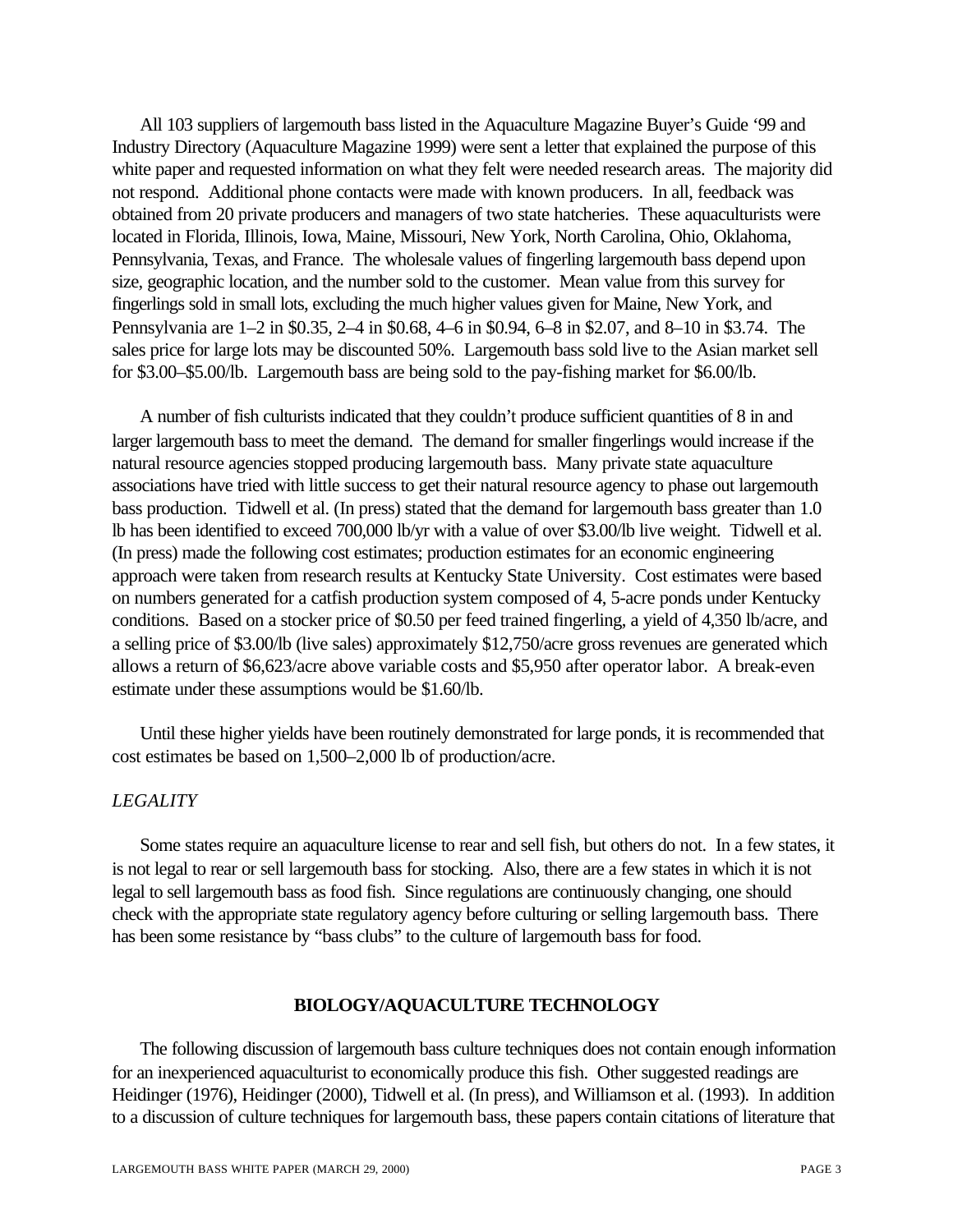go into much greater depth on many aspects of rearing largemouth bass. Readers interested in other aspects of largemouth bass culture such as water quality, pond construction, pond location, zooplankton production, prepared diets, etc. should consult Avault (1996), Piper et al. (1982), and Boyd (1990). In addition, producers should talk with their aquaculture extension specialist.

#### *BIOLOGY*

There are two recognized subspecies of largemouth bass: the northern largemouth bass, *Micropterus salmoides salmoides* and the southern Florida largemouth bass, *Micropterus salmoides floridanus*. The subspecies and their hybrids can be distinguished only by genetic testing. At the latitude of southern Illinois where ice cover occurs, pure non-selected Florida largemouth bass youngof-the-year usually winterkill in shallow ponds.

Like all members of the family Centrarcidae, largemouth bass are nest builders. The male will build a the solitary nest on any firm substrate usually in 1–4 ft of water depth. Spawning occurs at 65–86°F. The male guards the nest from predators and his movement over the eggs helps aerate them. Nests are usually at least 10 ft apart. Nests have been reported to contain eggs from more than one female, and a single female does not necessarily lay all of her eggs in the same nest. This has led some researchers to recommend stocking more males in the spawning pond than females. At 64–82°F eggs hatch in 55–49 hr. Male largemouth bass usually guard their schooling brood of fingerlings for 14–28 days. At 71°F it takes approximately five days for the gas bladder to inflate. Fry begin to eat after they become free swimming. Initially they feed on zooplankton. At 1–2 in total length, they eat primarily zooplankton and insects, but bass over 1.5 in will feed on fish, especially when they are crowded as in a culture situation. Because of their large mouth, cannibalistic tendency, and unwillingness to accept a prepared diet unless trained, they are more difficult to culture than channel catfish or rainbow trout.

#### *CULTURE*

It is interesting, but somewhat disconcerting, that various largemouth bass culture methods that work very well for some fish farmers do not seem to work at all for others, thus there is no single best method of production.

By far, most largemouth bass are spawned in ponds, but a few producers use large raceways. Fry are either left in the spawning ponds or moved to rearing ponds. In some cases the eggs are moved into a hatching facility. Fingerlings 2–4 in long can be raised at low densities on insects. If larger fish are desired, the 1–2 in fingerlings are trained to accept a prepared diet and then the trained fish are placed in rearing ponds.

#### Brood Stock

Largemouth bass brood stock are normally maintained in the hatchery. Genetic strains of largemouth bass have not been formally developed, although some hatcheries have maintained brood fish for ten generations or more. Sexual maturity is more dependent upon size than age. Attempts have been made to sex adult largemouth bass by looking at the shape of the scaleless area around the urogenital opening. The scaleless area tends to be more or less circular in males and more elliptical in females. This method frequently leads to misidentification of sex. Sexing of brood fish can be done in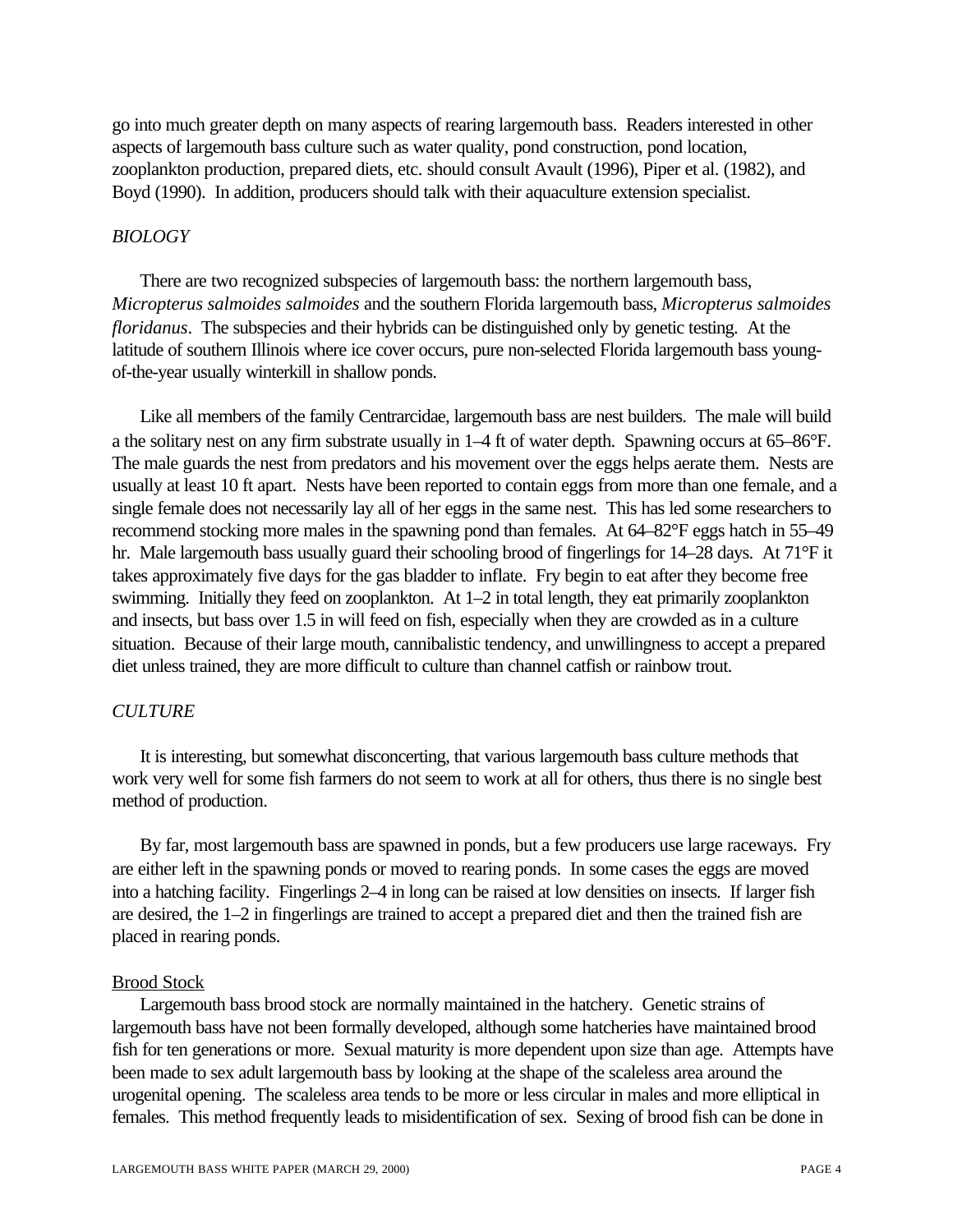the spring prior to spawning when the female has a distended abdomen, and a red swollen protruding vent. The males may be emitting milt. The most accurate way to sex largemouth bass is to insert a small tube into the vent and look for eggs or milt. Even though largemouth bass under a pound may be sexually mature, most culturists use 1.5–4 lb (3–5 year old) bass as brood fish. Larger fish are hard to handle and are usually replaced. Brood stock can be held in ponds at rates of 300–400 lb/acre (White 1988). Most producers maintain their brood fish on a combination of prepared diet and live forage fish. For good growth, adult largemouth bass are often fed a prepared diet of 3% of their body weight per day or what they will eat during a 10–15 min period. This is reduced to 1% during the cooler months. Most producers use 0.25–0.75 in diameter pellets. Feeds containing a minimum protein requirement of approximately 40% appear to be desirable for largemouth bass more than one year old (Anderson et al. 1981). Live forage fish may be particularly important during ice cover; however, forage fish can introduce disease organisms. Three pounds of forage fish per pound of bass is required for maintenance, and 10 or 11 pounds of forage fish per pound of largemouth bass is required for good growth. Pellet-fed largemouth bass seems to have at least as good gonad development and fecundity as prey-fed largemouth bass (Snow and Maxwell 1970, Rosenblum et al. 1991).

Brood stock is normally obtained from established largemouth bass producers. If offspring from these fish are going to be fed a prepared diet, then it is desirable to obtain brood stock that have been raised on a prepared diet for several generations. This will increase the number of fingerlings that will learn to take a prepared feed by 20–30%. In the NCR it is probably desirable to use brood stock that have originated from a local source, especially if the offspring are going to be sold for sport fish stocking of ponds and lakes.

#### Fry and Fingerling Production

The least intensive method of spawning largemouth bass is to place the adults into a fertilized pond free of other fish in the spring at densities of 10–40/acre. Fertilizing the pond with organic or inorganic fertilizer enhances zooplankton densities. After the largemouth bass eggs hatch, the adult bass may be left in the pond or removed. In 20–40 days the fingerlings will reach a length of 1.5–2.0 in. Production using this method is quite variable, ranging from a few hundred to 50,000 fish/acre.

In the more intensive fry-transfer method, largemouth bass brood fish are stocked into ponds free of predacious insects and other fish at densities of 40–100/acre. On average, with healthy adults, 100,000–200,000 fry/acre are produced. The fry will school for several weeks after hatching during which time they can be collected with small fine-mesh seines (cheesecloth), fry traps, or lift nets and moved to rearing ponds. To produce 1.5–2.0 in fingerlings, producers stock at 40,000–80,000 fry/acre. The number of fry can be estimated volumetrically (Swanson 1982).

To limit predacious insects in the rearing ponds and produce a good crop of zooplankton, the ponds are filled with water 10–20 days before stocking. Normally the ponds need to be fertilized with some combination of organic and inorganic fertilizer. Realistically, each producer of largemouth bass has to develop a fertilization regime that works well for his or her own unit. When the zooplankton is eliminated by the largemouth bass, they become very cannibalistic and large numbers of fish can be lost in just a couple of days. With good management, one can expect to harvest 75–80% of the stocked fry.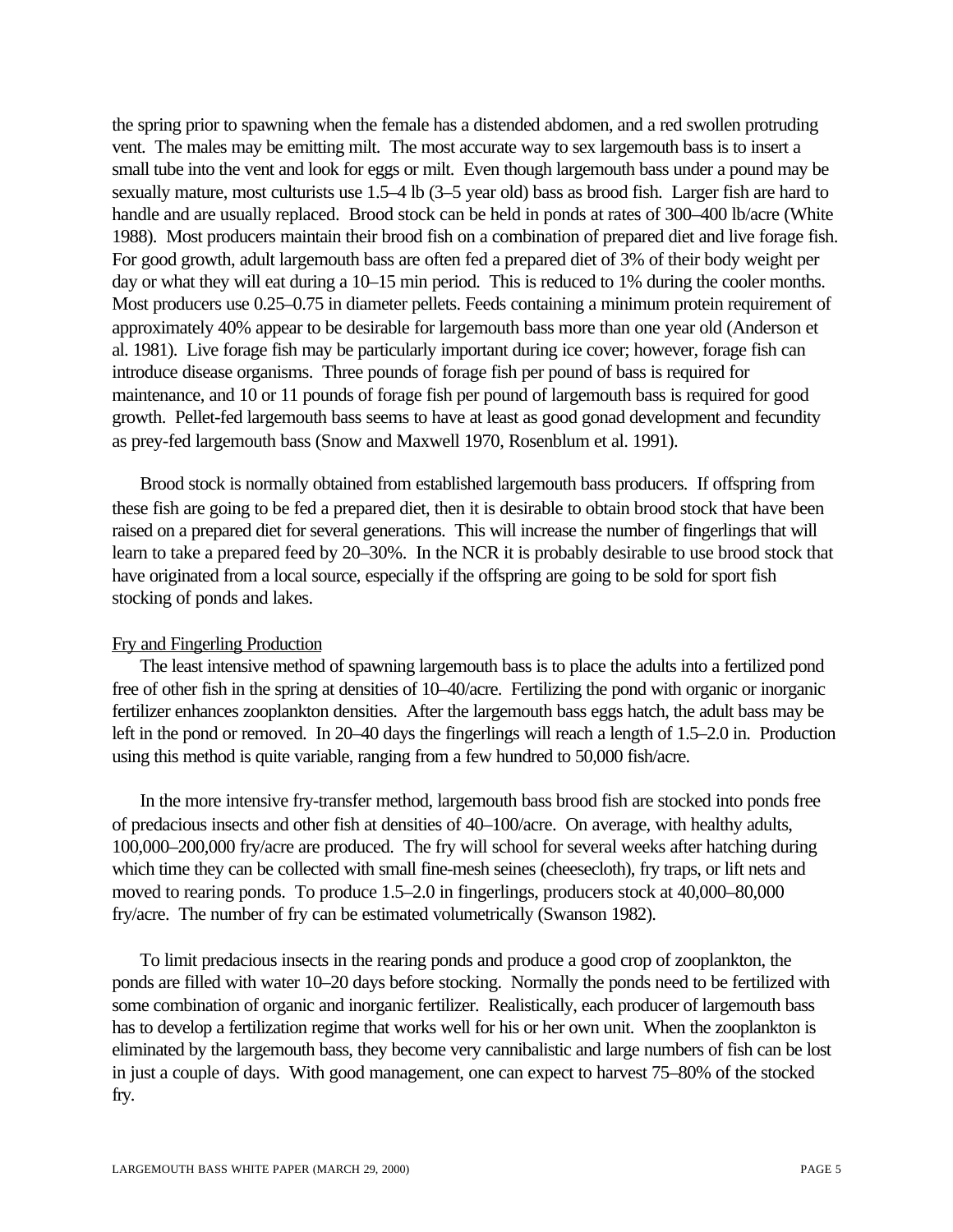A much more intensive method is usually used to produce large fish. In order to produce high densities of 6–8 in or larger largemouth bass, most producers train the fingerlings to utilize a prepared diet. One to 1.5 inch fingerlings are moved from the rearing pond into circular tanks or rectangular raceways. Three to four hundred gallon tanks are stocked at densities of 10–40 fingerlings/gal (0.04–0.06 lb/gal). Snow (1968) used a moist pellet but largemouth bass have been trained on ground fish, fish eggs, freeze-dried krill, etc. Within 7–10 days, the fingerlings are switched to a high protein diet such as that used to raise salmon. To most efficiently train largemouth bass to accept a prepared diet, they are concentrated at water temperatures of 70–80°F, with oxygen levels of 6 ppm or more. The training food must be offered frequently. Automatic feeders are commercially available, but most producers hand feed every 5–10 min for at least part of the day. At least 50% of the largemouth bass should learn to accept the feed. If fingerlings from second or third-generation hatchery reared brood fish that have been trained to accept a prepared diet are used, then success should be in excess of 80%.

Unless the fingerlings are the same size, cannibalism can be a serious problem during training. Fingerlings may have to be graded several times during the training procedure to help prevent cannibalism; however, ideally one should start out with fingerlings of the same size. In order to produce fingerlings of the same size, some producers try to stock each rearing pond with fry that have hatched within 24 h of each other. Spawning boxes can be placed in raceways or ponds. The eggs are removed from the boxes and incubated in hatching trays or jars (Heidinger 2000). Only fry that hatch within a 24-h period are used to stock a rearing pond.

After the 1–2 in fingerlings are trained to accept a prepared diet, they are graded and separated from the cannibals and the non-feeders. The trained fish are stocked at rates of 15,000–20,000 bass/acre. Only 40–50% of the fingerlings will normally continue to feed on the prepared diet unless they are confined to one area of the pond for several weeks with a screen or net. In order to keep a higher percentage of the fish on the prepared diet, some producers concentrate the trained fingerlings at higher densities in small 0.5-acre ponds. These ponds must be aerated to maintain suitable oxygen levels. Mechanical feeders can be used to offer the food at hourly intervals.

In the southern portion of the NCR, the bass will reach 6–8 in by the end of their first year. Largemouth bass usually reach 0.75 lb by the end of their second year and 1.25–1.50 lb in their third year. Production levels of 1,500–2,000 lb/acre have been obtained.

Preliminary data indicates dress-out rates of 60% whole dress and 40% for the filets. Both values are similar to those obtained for catfish (Tidwell et al. In press).

#### Diseases and Pests

Pests and diseases of largemouth bass seem to be similar to those of other warm water fishes. Insects such as notonectids (back swimmers) can build up in a pond and kill large numbers of largemouth bass smaller than 1.5 in. Larger largemouth bass feed on these insects. Crayfish and bullfrog tadpoles can cause a problem when seining small largemouth bass. Chemicals that are not approved by the Food and Drug Administration for aquatic use on food fish have frequently controlled such pests. Pond management is probably the best way to control these pests.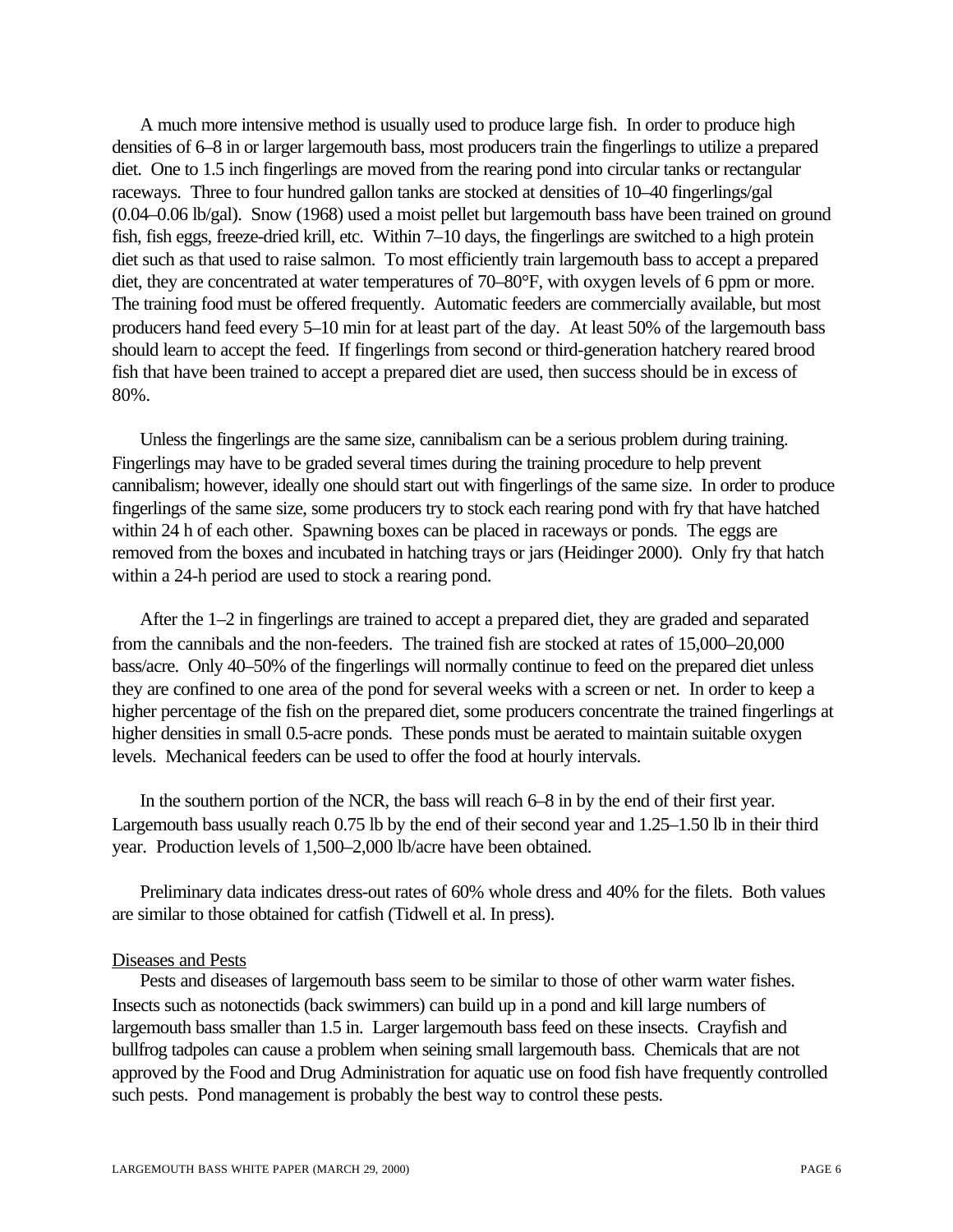Some producers have a tremendous problem with predation from fish-eating birds, such as cormorants and blue herons. The blackbird-grackle complex is skilled at taking small bass from unscreened raceways.

As with catfish, when stressed, largemouth bass are susceptible to bacterial infection of *Aremonas* and columnaris (*Cytophagas*, formally *Flexibacter*) and mortality can be very high, especially at water temperatures below 60°F. Tidwell et al. (In press) report that approximately 1,000 adult largemouth bass died in the Sante Cooper reservoir in South Carolina in 1995. Auburn University staff implicated an iridovirus. This is the first time that a virus has been implicated in killing Centracids.

Gill flukes (trematodes) and ciliated protozoans such as *Tricodina* and *Costia* can be treated with formalin and or salt. At this time there is no effective legal direct treatment for anchorworm (*Lernea*), *Ichthyophthirius*, bass tapeworm (*Proteocephalus*), or trematoda (grubs).

#### Water Quality, Handling, and Transport

Largemouth bass are similar to channel catfish in their tolerance of low dissolved oxygen and high un-ionized ammonia. They are more tolerant of high nitrite than are channel catfish (Tidwell et al. In press).

Healthy largemouth bass are no more difficult to handle than channel catfish. They can be hauled in aerated tanks at densities of 2 lb/gal of water for 24 h at 65°F. Largemouth bass tolerate a wide range of temperatures if acclimated but seem to be significantly stressed when handled below 40°F.

## **CRITICAL LIMITING FACTORS AND RECOMMENDATIONS**

### *NUTRITION*

Even though largemouth bass are being produced economically, the supply of large fish does not meet the demand. The bottleneck appears to be nutritional in nature. Very little nutritional research has been done on largemouth bass. Anderson et al. (1981) determined a protein requirement of 41% for 1–2 in fish. Pond reared second year largemouth bass up to 0.75 lb seemed to benefit from a 42–48% protein level. Their study, along with observations from many producers, has indicated a problem with pale, fatty livers and mortality. Over wintering mortality especially is thought to be a problem with nutrition of the feed.

A doctoral dissertation is being conducted at Southern Illinois University-Carbondale on the nutritional requirements of fingerling largemouth bass. Additional nutritional and feeding studies are needed, especially on larger bass. Since most large bass are sold alive, these studies should investigate artificial diets to maximize growth rate, and also consider how the diets and feeding regimes affect handling and hauling of the fish.

A related problem in the use of fingerlings reared for the sport fish stocking market involves the perception by some that largemouth bass reared on a prepared diet do not survive as well, especially over winter, as those reared on live forage. Relative mortality of the two groups of fingerlings needs to be documented.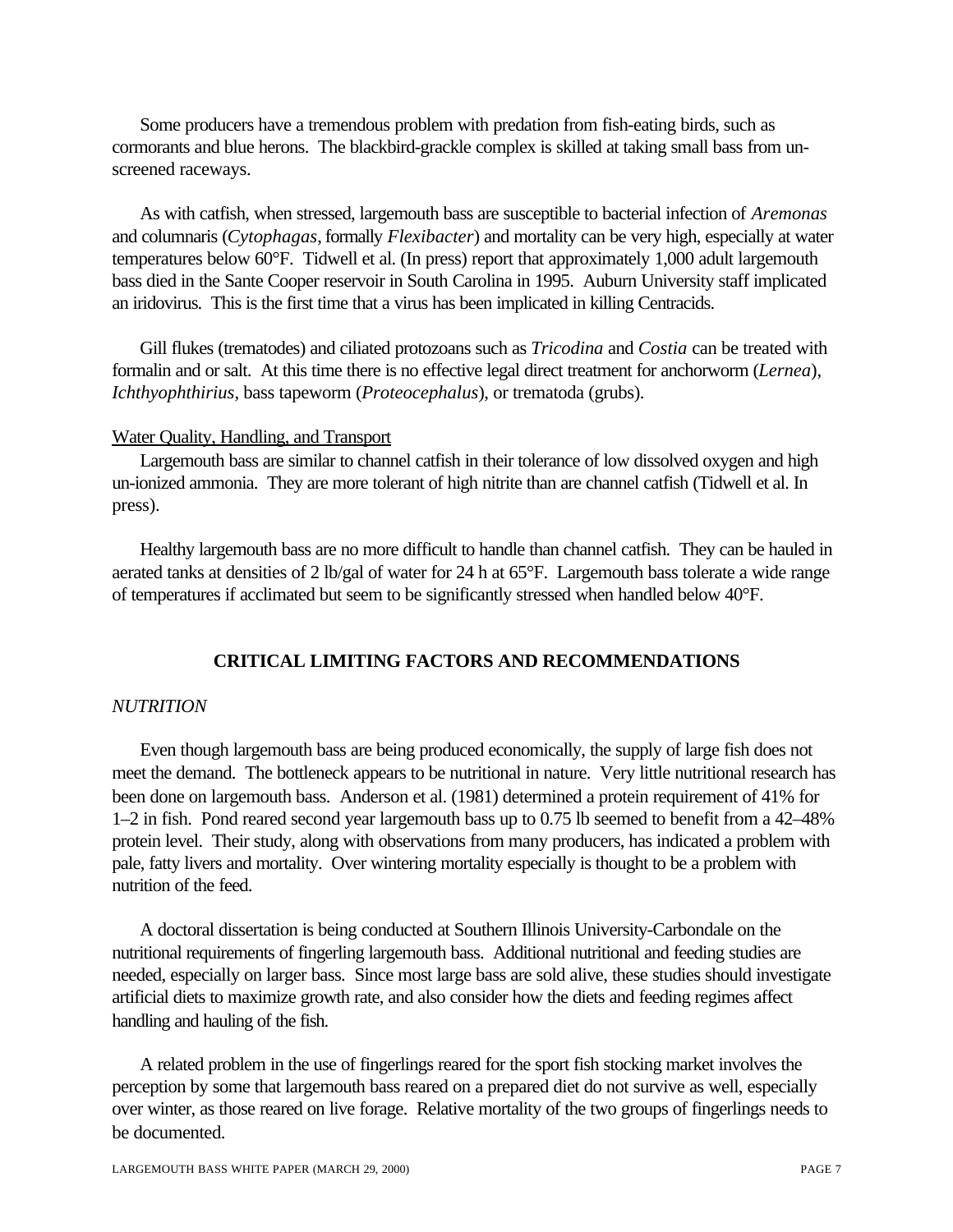## *PRODUCTION DENSITIES*

After suitable diets are developed, feeding trials need to be conducted to determine the densities at which food-size largemouth bass can be routinely reared. Once these densities are determined, demonstration projects should be set up. This information is needed in order to predict profit margins.

#### *MARKETING*

Once the adult live food-fish market and the adult live sport fish market starts to become saturated, then fish will be available to develop the more traditional frozen and iced food fish market. At that time a market development plan will be needed.

#### *DISEASES*

As with all commercially raised fishes, more effort needs to be expended in getting chemicals approved for disease treatment. The role of the bass tapeworm in relation to mortality in adult largemouth bass needs to be better understood. Some effort should be made to document the existence, extent, and severity of the "Largemouth Bass Virus."

## *SPAWNING*

Although largemouth bass are successfully spawned using a number of different methods, the degree of success is not consistent among producers. For example some producers very successfully use nest boxes. Others have tried this method and the bass do not spawn on them. For some producers, separating the males and females and delaying placing them together until after the temperature has stabilized works well. For others this method is a complete failure. Such inconsistency makes it difficult to advise new fish farmers. Sufficient research in this area needs to be done in order to understand why the outcome of these approaches is so variable.

#### *TRAINING SUCCESS*

Most established producers of largemouth bass are successful in training at least 75% of the fingerlings to feed on a prepared diet. Many still have a problem maintaining these fish on the prepared diet once they are placed in the rearing ponds. A technique needs to be developed that will insure that 90% or more of the trained fish continue to feed on the prepared diet.

## **PRIORITIZATION**

A number of issues that limit the production of largemouth bass in the NCR have been identified. Clearly, determining an appropriate prepared diet and feeding regime is the most important issue. Priorities number 2 and 3 are of equal importance, but priorities 4 and 5 are not ranked.

- (1) Develop appropriate feeds and feeding regimes
- (2) Determine and demonstrate realistic production densities
- (3) Improve the percentage of trained bass that stay on the prepared diet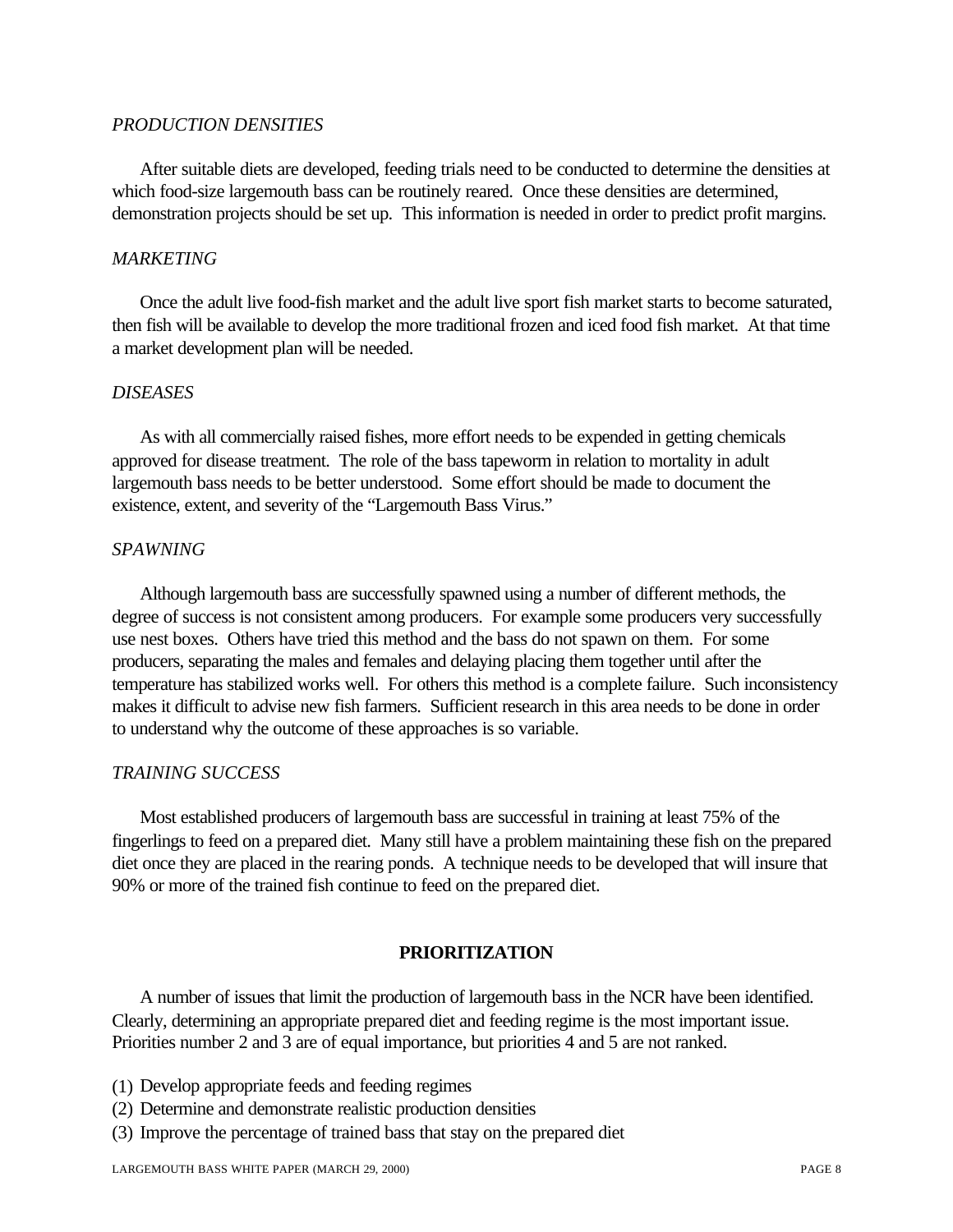- (4) Develop the frozen and iced food fish market for largemouth bass
- (5) Enhance better disease control including more approved drugs

## **ACKNOWLEDGMENTS**

I would like to thank all of the producers who contributed to this document and Joe Morris, Iowa State University, Ames; Dan Selock, Southern Illinois University-Carbondale; and LaDon Swann, Purdue University, West Lafayette, Indiana for reviewing the document.

### **REFERENCES**

- Anderson, R.J., E.W. Kienholz, and S.A. Flickinger. 1981. Protein requirements of smallmouth bass and largemouth bass. Journal of Nutrition 111:1085-1097.
- Aquaculture Magazine. 1999. Aquaculture magazine buyer's guide '99 and industry directory.  $28<sup>th</sup>$ annual edition. Asheville, North Carolina.
- Avault, J.W., Jr. 1996. Fundamentals of aquaculture. A step-by-step guide to commercial aquaculture. AVA Publishing Co., Baton Rouge, Louisiana.
- Boyd, C.E. 1990. Water quality in ponds for aquaculture. Birmingham Publishing Co., Birmingham, Alabama.
- FAO (Food and Agricultural Organization). 1999. 1997 Yearbook of fishery statistics Capture production. Vol. 84. Food and Agriculture Organization of the United Nations, Rome, Italy.
- Heidinger, R.C. 1976. Synopsis of biological data on the largemouth bass *Micropterus salmoides* (Lacepede) 1802. FAO Fisheries Synopsis No. 115. Food and Agriculture Organization of the United Nations, Rome, Italy.
- Heidinger, R.C. 2000. Largemouth bass culture. *In* R.R. Stickney ed. Encyclopedia of aquaculture. John Wiley and Sons.
- Piper, R.G., I.B. McElwain, L.E. Orme, J.P. McCraren, L.G. Fowler, and J.R. Leonard. 1982. Fish hatchery management. U.S. Department of the Interior, Fish and Wildlife Service, Washington, D.C.
- Rosenblum, P.M., H. Horne, N. Chatterjee, and T.M. Brandt. 1991. Influence of diet on ovarian growth and steroidogenesis in largemouth bass. Pages 265-267 *in* A.P. Scott, J.P. Sumpter, D.E. Kime, and M.S. Rolfe, editors. Proceedings of the  $4<sup>th</sup>$  international symposium on the reproductive physiology of fish. University of East Anglia, Norwich, United Kingdom.
- Snow, J.R. 1968. The Oregon moist pellet as a diet for largemouth bass. Progressive Fish-Culturist 30:235.